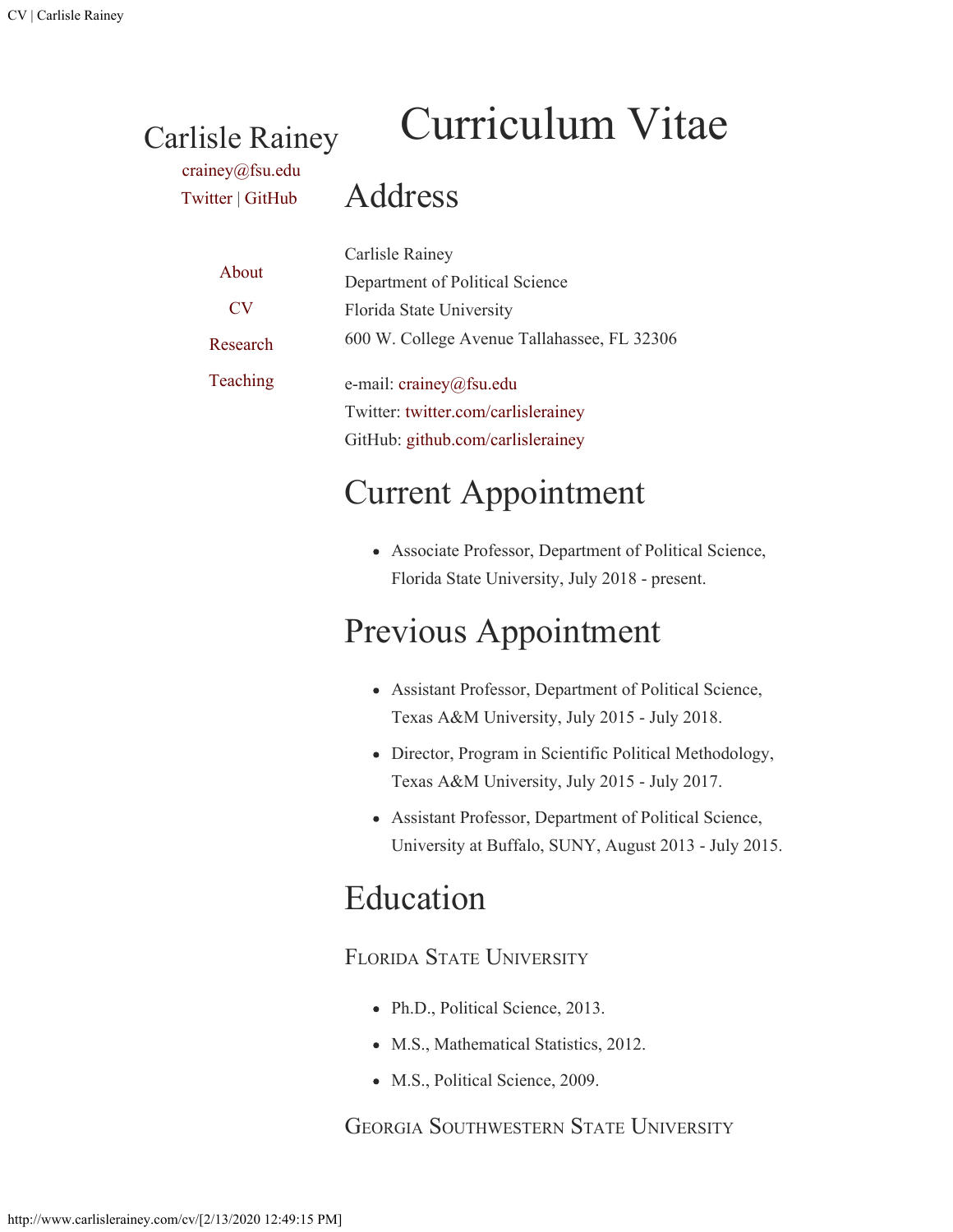B.S., Political Science and Sociology, 2008.

## Published Papers

### **FORTHCOMING**

"Estimating Logit Models with Small Samples." With [Kelly McCaskey.](http://www.kellymccaskey.com/) Forthcoming at *Political Science Research and Methods*. [\[Paper](http://www.carlislerainey.com/papers/small.pdf)] [\[GitHub](https://github.com/kellymccaskey/small)]

### 2020

Baissa, Daniel K. and Carlisle Rainey. 2020. "When BLUE Is Not Best: Non-Normal Errors and the Linear Model." *Political Science Research and Methods* 8(1) 136-148. [\[Paper\]](http://www.carlislerainey.com/papers/heavy-tails.pdf) [\[GitHub](https://github.com/carlislerainey/heavy-tails)]

### 2018

Rainey, Carlisle and Robert Jackson. "Unreliable Inferences about Unobservable Processes: A Critique of Partial Observability Models." *Political Science Research and Methods* 6(2): 381-391. [[Paper\]](http://www.carlislerainey.com/papers/unreliable.pdf) [[Journal](https://www.cambridge.org/core/journals/political-science-research-and-methods/article/unreliable-inferences-about-unobserved-processes-a-critique-of-partial-observability-models/E6BAEE370786F2238238B0EABBE4C224) [\[GitHub\]](https://github.com/carlislerainey/Unreliable)

### 2017

• Rainey, Carlisle. 2017. "Transformation-Induced Bias: Unbiased Coefficients Do Not Imply Unbiased Quantities of Interest." *Political Analysis* 25(3): 402- 409. [\[Paper](http://www.carlislerainey.com/papers/bias.pdf)] [\[Journal](https://www.cambridge.org/core/journals/political-analysis/article/transformationinduced-bias-unbiased-coefficients-do-not-imply-unbiased-quantities-of-interest/03D30CD9B8851C67717B8782D8BDC122)] [\[Dataverse](https://dataverse.harvard.edu/dataset.xhtml?persistentId=doi:10.7910/DVN/CYXFB8)] [\[GitHub](https://github.com/carlislerainey/transformation-induced-bias)]

### 2016

- Rainey, Carlisle. 2016. "Dealing with Separation in Logistic Regression Models." *Political Analysis*. 24(3): 339-355. [\[Paper\]](http://www.carlislerainey.com/papers/separation.pdf) [\[Journal](http://pan.oxfordjournals.org/content/24/3/339.abstract)] [[Slides](http://www.carlislerainey.com/papers/separation-presentation-10min.pdf)] [\[Appendix](http://www.carlislerainey.com/papers/separation-appendix.pdf)] [\[GitHub\]](https://github.com/carlislerainey/priors-for-separation) [\[Software\]](https://github.com/carlislerainey/separation)
- Rainey, Carlisle. 2016. "Compression and Conditional Effects: A Product Term Is Essential When Using Logistic Regression to Test for Interaction." *Political Science Research and Methods*. 4(3): 621-639. [\[Paper](http://www.carlislerainey.com/papers/compress.pdf)]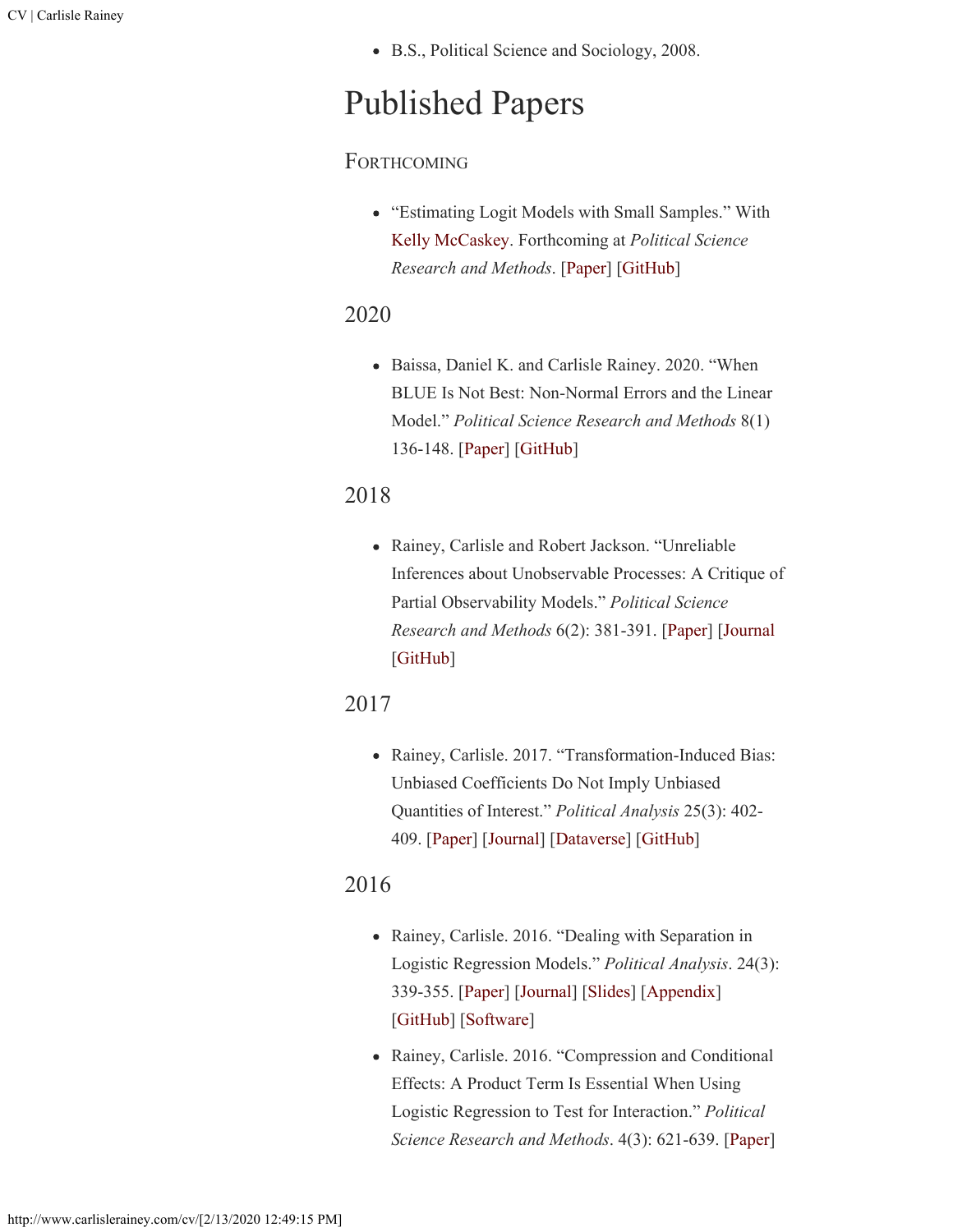#### [\[Appendix](http://www.carlislerainey.com/papers/compress-appendix.pdf)] [\[Journal](http://journals.cambridge.org/action/displayAbstract?fromPage=online&aid=10047140&fulltextType=RA&fileId=S204984701500059X)] [\[GitHub](https://github.com/carlislerainey/compress)]

Rainey, Carlisle. 2016. "Does District Magnitude Matter: The Case of Taiwan." *Electoral Studies*. 41: 202-212. [\[Paper\]](http://www.carlislerainey.com/papers/taiwan.pdf) [\[Journal](http://dx.doi.org/10.1016/j.electstud.2015.08.009)] [[Dataverse](http://dx.doi.org/10.7910/DVN/FMLYTY)] [\[GitHub](https://github.com/carlislerainey/taiwan)]

### 2015

- McCaskey, Kelly and Carlisle Rainey. 2015. "Substantive Importance and the Veil of Statistical Significance." *Statistics, Politics, and Policy* 6(1-2): 77-96. [\[Paper\]](http://www.carlislerainey.com/papers/meaningful.pdf) [\[Journal](http://www.degruyter.com/view/j/spp.2015.6.issue-1-2/spp-2015-0001/spp-2015-0001.xml?format=INT)] [\[GitHub](https://github.com/carlislerainey/meaningful-inferences)]
- Clifford, Scott, Jennifer Jerit, Matt Motyl, and Carlisle Rainey. 2015. "Moral Concerns and Culture War Attitudes: Investigating the Influence of Elite Rhetoric." *Political Communication*. 32(2): 229-248. [\[Paper\]](http://www.carlislerainey.com/papers/rhetoric.pdf) [\[Journal](http://www.tandfonline.com/doi/full/10.1080/10584609.2014.944320)]
- Rainey, Carlisle. 2015. "Strategic Mobilization: Why Proportional Representation Decreases Voter Mobilization." *Electoral Studies*. 37(1): 86-98. [\[Paper](http://www.carlislerainey.com/papers/stratmob.pdf)] [\[Appendix](http://www.carlislerainey.com/papers/stratmob-appendix.pdf)] [\[Journal](http://www.sciencedirect.com/science/article/pii/S0261379414001188)] [\[Dataverse](http://dx.doi.org/10.7910/DVN/27666)] [\[GitHub](https://github.com/carlislerainey/strategic-mobilization)]

### 2014

- Rainey, Carlisle. 2014. "Arguing for a Negligible Effect." *American Journal of Political Science* 58(4): 1083-1091. [\[Paper](http://www.carlislerainey.com/papers/nme.pdf)] [\[Appendix](http://www.carlislerainey.com/papers/nme-appendix.pdf)] [\[Journal](http://onlinelibrary.wiley.com/doi/10.1111/ajps.12102/abstract)] [[Dataverse](http://thedata.harvard.edu/dvn/dv/carlislerainey/faces/study/StudyPage.xhtml?globalId=doi:10.7910/DVN/23818&studyListingIndex=6_1a4e5447db4fa6b0a5266b022dff]) [\[GitHub\]](https://github.com/carlislerainey/NME)
- Barabas, Jason, Jennifer Jerit, William Pollock, and Carlisle Rainey. 2014. "The Question(s) of Political Knowledge." *American Political Science Review* 108(4): 840-855. [\[Paper\]](http://www.carlislerainey.com/papers/quadrants.pdf) [\[Journal](http://dx.doi.org/10.1017/S0003055414000392)] [[Dataverse](http://dx.doi.org/10.7910/DVN/27572)] [\[GitHub\]](https://github.com/carlislerainey/Quadrants)
- Barrilleaux, Charles and Carlisle Rainey. 2014. "The Politics of Need: Examining Governors' Decisions to Oppose the 'Obamacare' Medicaid Expansion." *State Politics and Policy Quarterly*. 14(4): 437-460. [\[Paper\]](http://www.carlislerainey.com/papers/need.pdf) [\[Appendix](http://www.carlislerainey.com/papers/need-appendix.pdf)] [\[Journal](http://spa.sagepub.com/content/14/4/437.abstract)] [\[Dataverse](http://dx.doi.org/10.15139/S3/12130)] [\[GitHub](https://github.com/carlislerainey/Need)]

## Unpublished Papers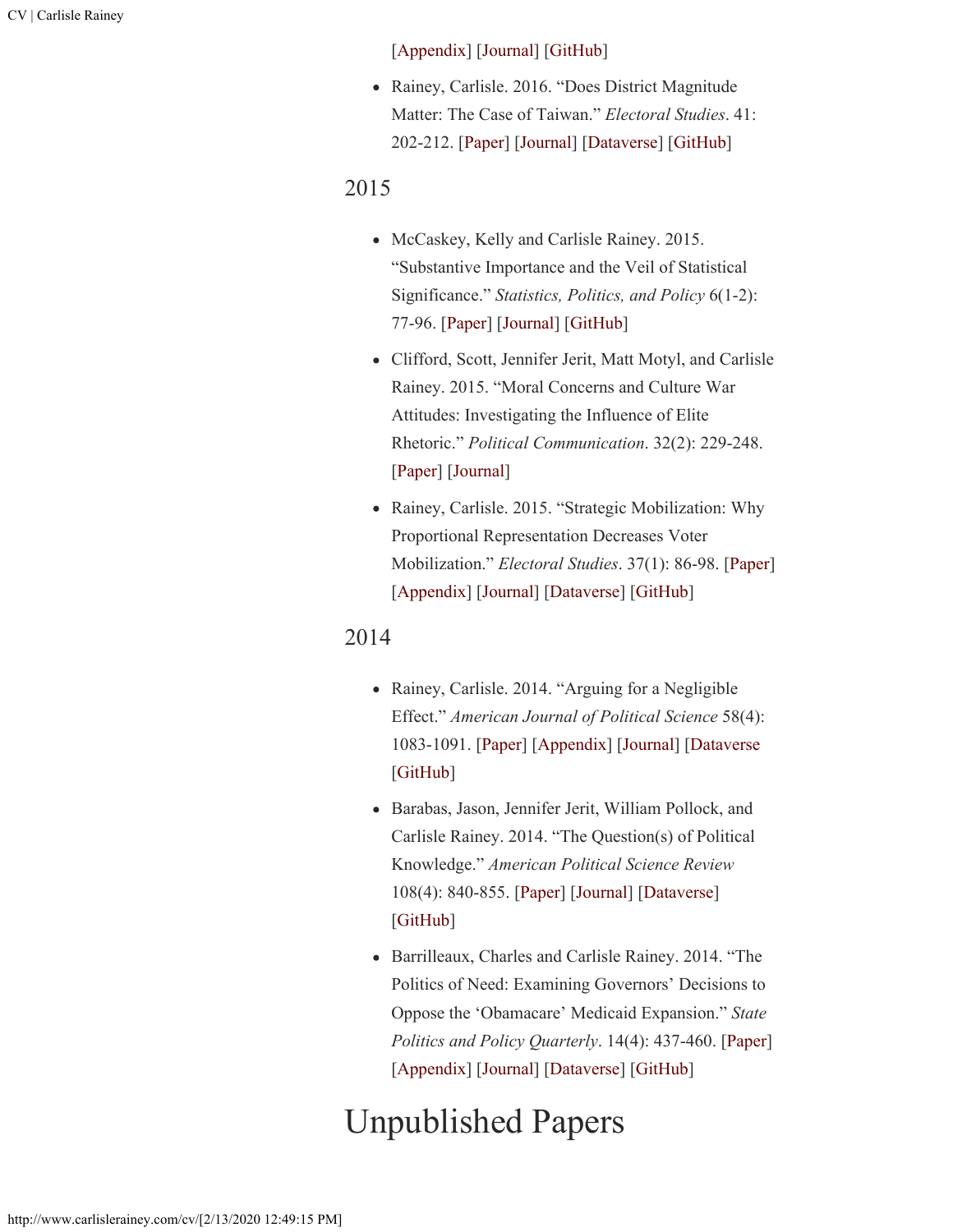### In-Progress

- Clifford, Scott, Thomas Leeper, and Carlisle Rainey. "Increasing the Generalizability of Survey Experiments Using Randomized Topics: An Application to Party Cues."
- Kern, Holger and Carlisle Rainey. "Simulation-Induced Bias in Quantities of Interest." [\[GitHub/Note Version](https://github.com/carlislerainey/unnecessary/blob/reduce-to-note/doc/unnecessary.pdf)] [\[GitHub/Full Version](https://github.com/carlislerainey/unnecessary/blob/master/doc/unnecessary.pdf)]
- Rainey, Carlisle. "p-Values Without Penalties with Perfect Predictions." [\[GitHub\]](https://github.com/carlislerainey/wilks/)
- Rainey, Carlisle. "A Latent Measure of Dissent." [\[GitHub\]](https://github.com/carlislerainey/latent-dissent/)
- "Modeling Misreports of Vote Choice: A Comparison of Alternative Approaches." With Robert Jackson. [\[Paper\]](http://www.carlislerainey.com/papers/misreports.pdf) [\[GitHub\]](https://github.com/carlislerainey/misreports)
- "Tax Policy Changes in the American States." With Kevin Stout and Richard F. Winters.

### Software

- compactr: an R package for creating graphs with compact axis notation. This package has been downloaded more than 9,000 times from the RStudio CRAN mirror. [[Overview](http://www.carlislerainey.com/compactr/)] [\[CRAN](http://cran.r-project.org/web/packages/compactr/index.html)] [[Github](ttps://github.com/carlislerainey/compactr)]
- separation: an R package for handling separation by choosing an informative prior. [[Background Paper](http://www.carlislerainey.com/papers/separation.pdf)] [\[GitHub\]](https://github.com/carlislerainey/separation)

## Conference Presentations

- "Increasing the Generalizability of Survey Experiments Using Randomized Topics: An Application to Party Cues." With Scott Clifford and Thomas Leeper.
	- American Political Science Association Annual Conference, Washington, D.C., August 2019.
- "Simulation-Induced Bias in Quantities of Interest." With Holger Kern.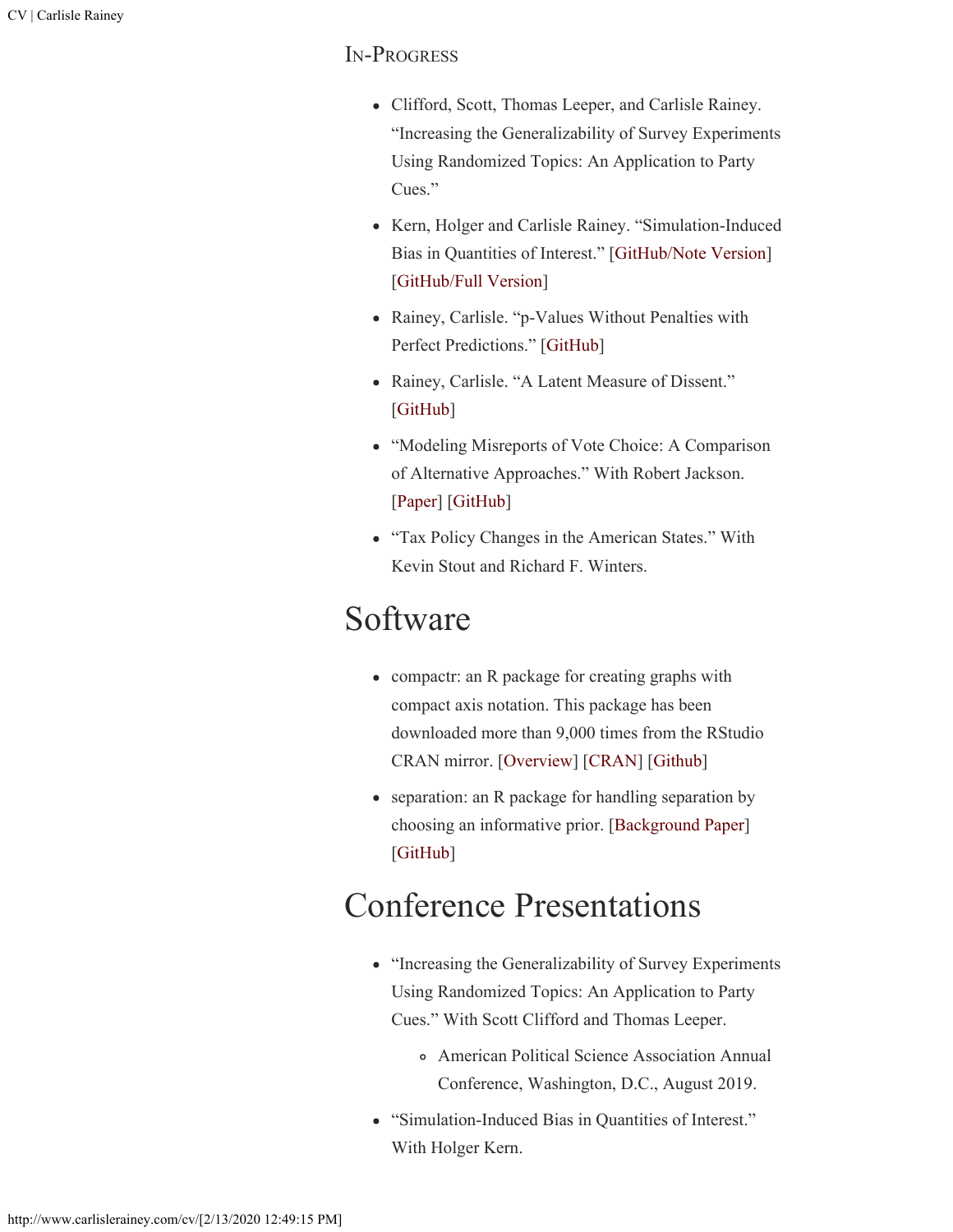- Tex Meth 2018, College Station, TX, April 2018.
- "Dealing with Separation in Logistic Regression Models."
	- Society for Political Methodology Annual Meeting, Rochester, NY, July 2015.
	- Southern Political Science Association Annual Conference, San Juan, PR, January 2016.
- "Logistic Regression with Small Samples: Nearly Unbiased Estimation with Penalized Maximum Likelihood." With Kelly McCaskey.
	- Society for Political Methodology Annual Meeting, Rochester, NY, July 2015.
- "The Effects of Party Control, Electoral Cycles and Institutional Design on Tax Policy Changes." With Kevin R. Stout and Richard F. Winters.
	- State Politics and Policy Conference, Sacramento, CA, May 2015.
	- Midwest Political Science Association Annual Conference, Chicago, April 2015.
- "When BLUE Is Not Best: Non-Normal Errors and the Linear Model."
	- Southern Political Science Association Annual Conference, San Juan, PR, January 2016.
		- Innovations in Comparative Political Methodology Conference at Texas A&M University, March 2015.
- "Compression and Conditional Effects."
	- Society for Political Methodology Annual Meeting, Athens, GA, July 2014.
	- American Political Science Association Annual Conference, Washington, D.C., August 2014.
- "Strategic Mobilization: Why Disproportional Districts Increase Partisan Mobilization Efforts."
	- Southern Political Science Association Annual Conference, Orlando, FL, January 2013.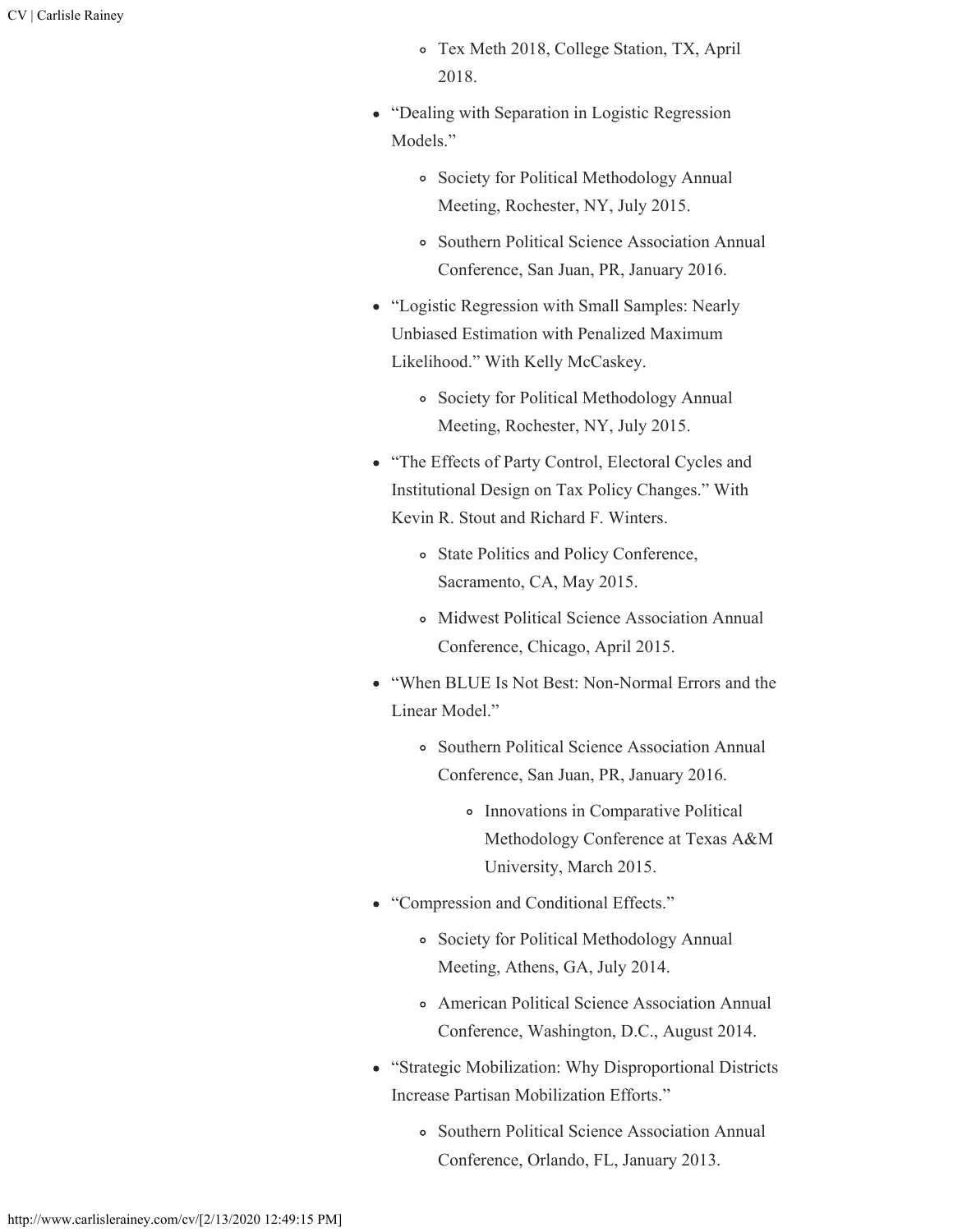- American Political Science Association Annual Conference, Washington, D.C., August 2014.
- "The Politics of Need: Examining Governors' Decisions to Oppose the `Obamacare' Medicaid Expansion." With Charles Barrilleaux.
	- State Politics and Policy Conference, Bloomington, IN, May 2014.
- "The Question(s) of Political Knowledge." With Jason Barabas, Jennifer Jerit, and William Pollock.
	- European Political Science Association Annual Conference, Barcelona, June 2013.
	- Midwest Political Science Association Annual Conference, Chicago, April 2013.
- "Moral Concerns and Culture War Attitudes: Investigating the Influence of Elite Rhetoric." With Scott Clifford and Jennifer Jerit.
	- Midwest Political Science Association Annual Meeting, Chicago, April 2013.
- "Arguing for a Negligible Effect."
	- Society for Political Methodology Annual Meeting, Chapel Hill, NC, July 2012.
	- Southern Political Science Association Annual Conference, Orlando, FL, January 2013.
- "Modeling Misreports in Self-Reported Vote Choice Data." With Robert Jackson.
	- American Political Science Association Annual Conference, New Orleans, LA, August 2012 (Meeting Cancelled).
	- Southern Political Science Association Annual Conference, Orlando, FL, January 2013.
- "Partial Observability Models of Over-Reporting Turn Out in Survey Data." With Robert Jackson.
	- Southern Political Science Association Annual Conference, New Orleans, LA, January 2012.
	- Midwest Political Science Association Annual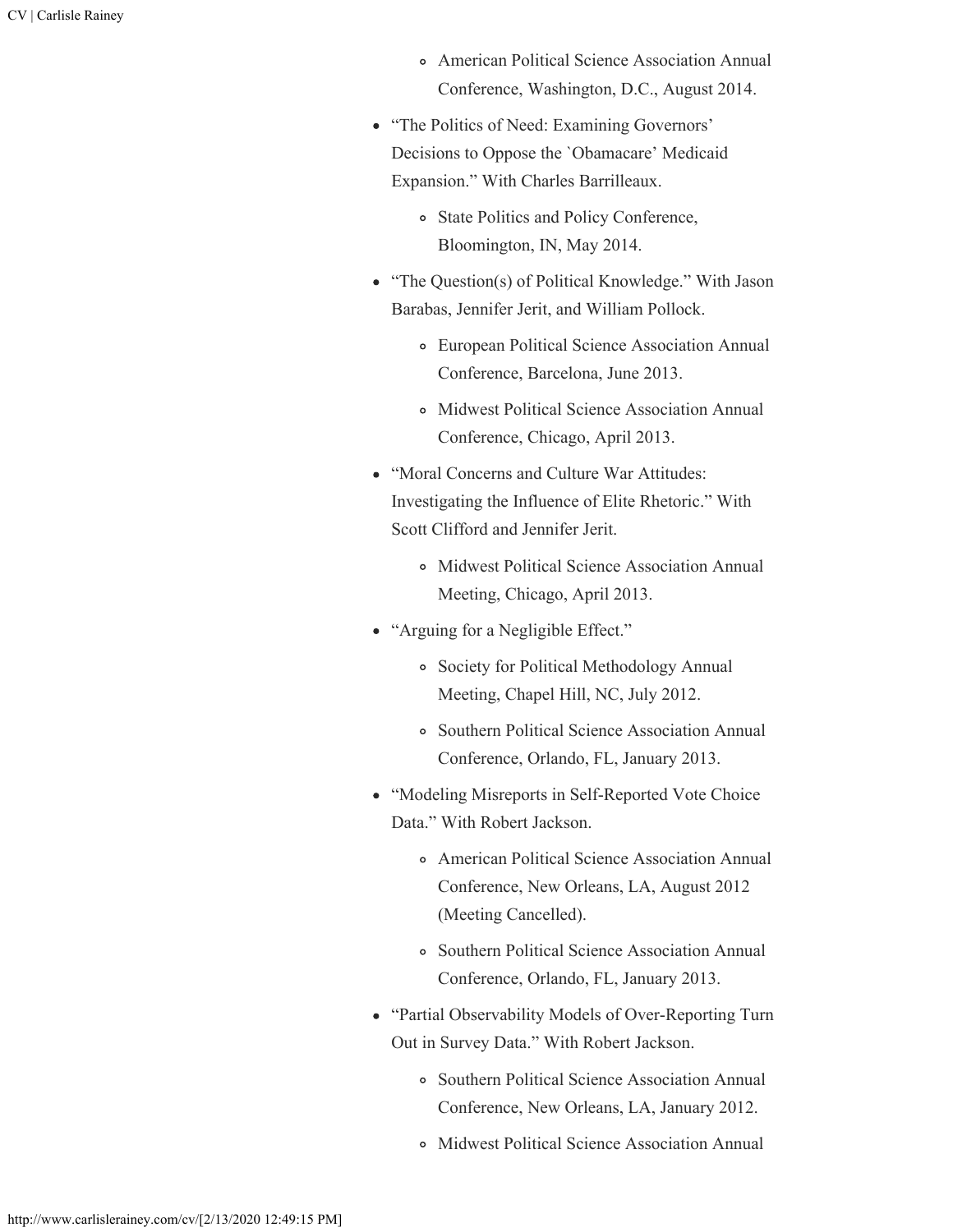Conference, Chicago, IL, April 2012.

- "Does Magnitude Matter? The Case of Taiwan."
	- Midwest Political Science Association Annual Conference, Chicago, IL, April 2011.
	- Southern Political Science Association Annual Conference, New Orleans, LA, January 2012.

### Grants and Awards

- Artinian Award, 2016.
- Dean's Travel Fund for Untenured Faculty, 2014.
- Congress of Graduate Students Travel Grant Award, Florida State University, 2011, 2012.
- Graduate Assistantship, Florida State University Department of Political Science, 2008-2013.

### Service

#### **REVIEWER**

*American Political Science Review*, *American Journal of Political Science* , *Journal of Politics* , *Political Analysis* , *Comparative Politics*, *Comparative Political Studies*, *International Studies Quarterly*, *Party Politics*, *Political Behavior*, *Political Research Quarterly*, *Political Science Research and Methods*, *Research and Politics* , *State Politics and Policy Quarterly*.

#### **DISCUSSANT**

Society for Political Methodology Annual Meeting (2014, 2015, 2016), Southern Political Science Association Annual Conference (2016)

#### **COMMITTEES**

Promotion and Tenure Committee (Fall 2018 to present), Executive Committee (2019 to present), Methods Field Head (Fall 2019 to present), Head's Advisory Committee (2017- 2018, TAMU), Graduate Studies Committee (2013-15, UB),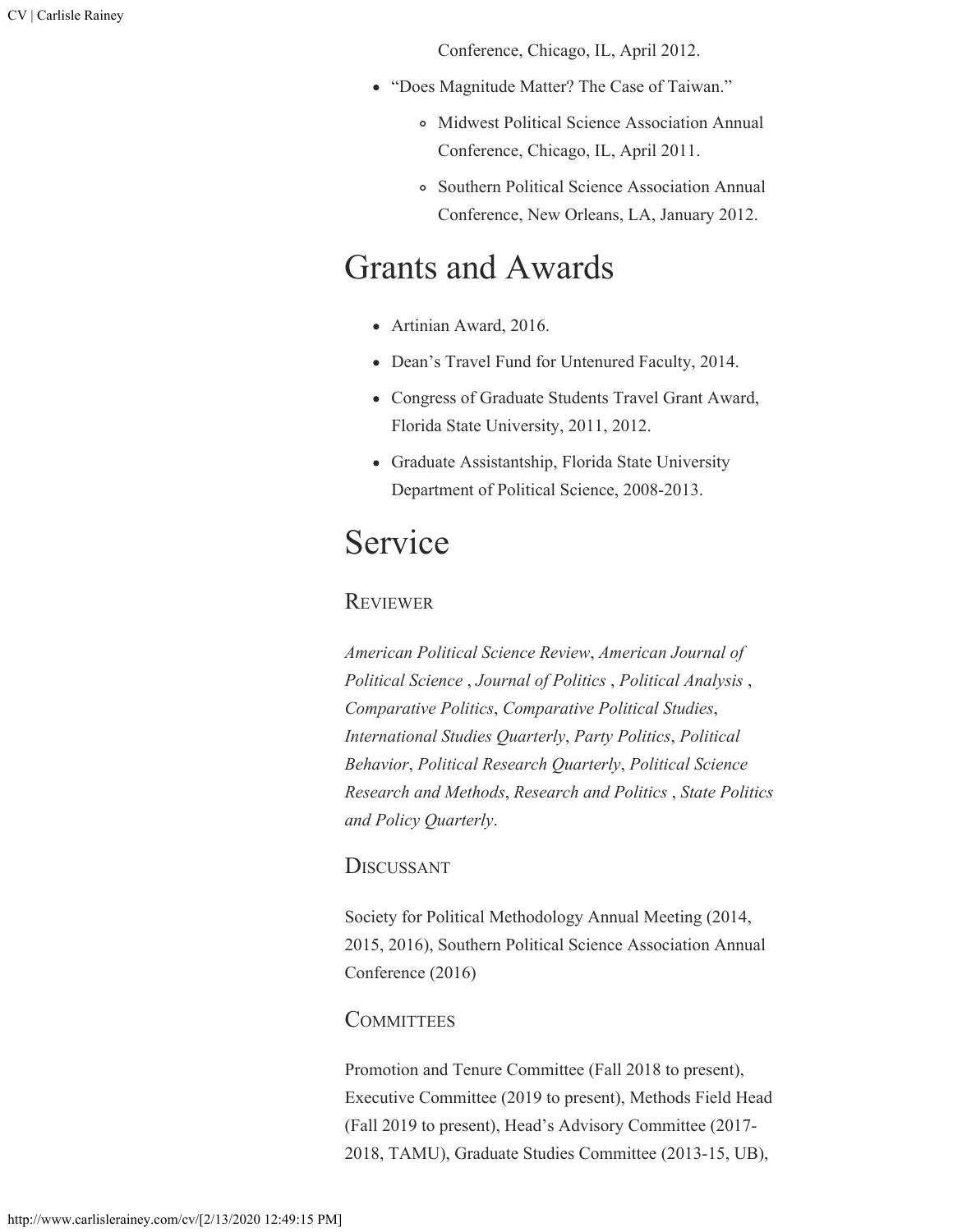Methodology Search Committee (2014-2015, UB), American Politics Search Committee (2013-14, UB), Methodology Search Committee (2012-13, FSU)

## Teaching

### **EXPERIENCE**

- Introduction to Political Science Research Methods (Undergraduate): Fall 2015, Spring 2017, Summer 2017, Fall 2017, Spring 2019, Spring 2020
- Introduction to Political Science Research Methods (Graduate): Fall 2018, Fall 2020
- Introduction to American Government: Summer 2013 (2 sections), Fall 2013.
- Introduction to Comparative Politics: Summer 2010, Summer 2011, Fall 2011, Spring 2012, Spring 2014, Spring 2015.
- Empirical Political Science: Fall 2013, Fall 2014
- Political Science Research Methods: Summer 2011, Summer 2012
- Linear Models (Graduate): Spring 2014, Spring 2015.
- Generalized Linear Models (Graduate): Fall 2010 (TA), Spring 2015.
- An Introduction to R Programming: Fall 2010 (Lab Instructor).
- A Brief Introduction to Hierarchical Models (Two Guest Lectures): Spring 2012, Fall 2013.

#### **INTERESTS**

- Substantive: Campaigns and Elections, Political Behavior, Political Parties, Comparative Electoral Institutions
- Methods: Linear Models, Generalized Linear Models and Maximum Likelihood Estimation, Bayesian Inference and Hierarchical Models, Computational Methods (permutation tests, bootstrap, MCMC, Monte